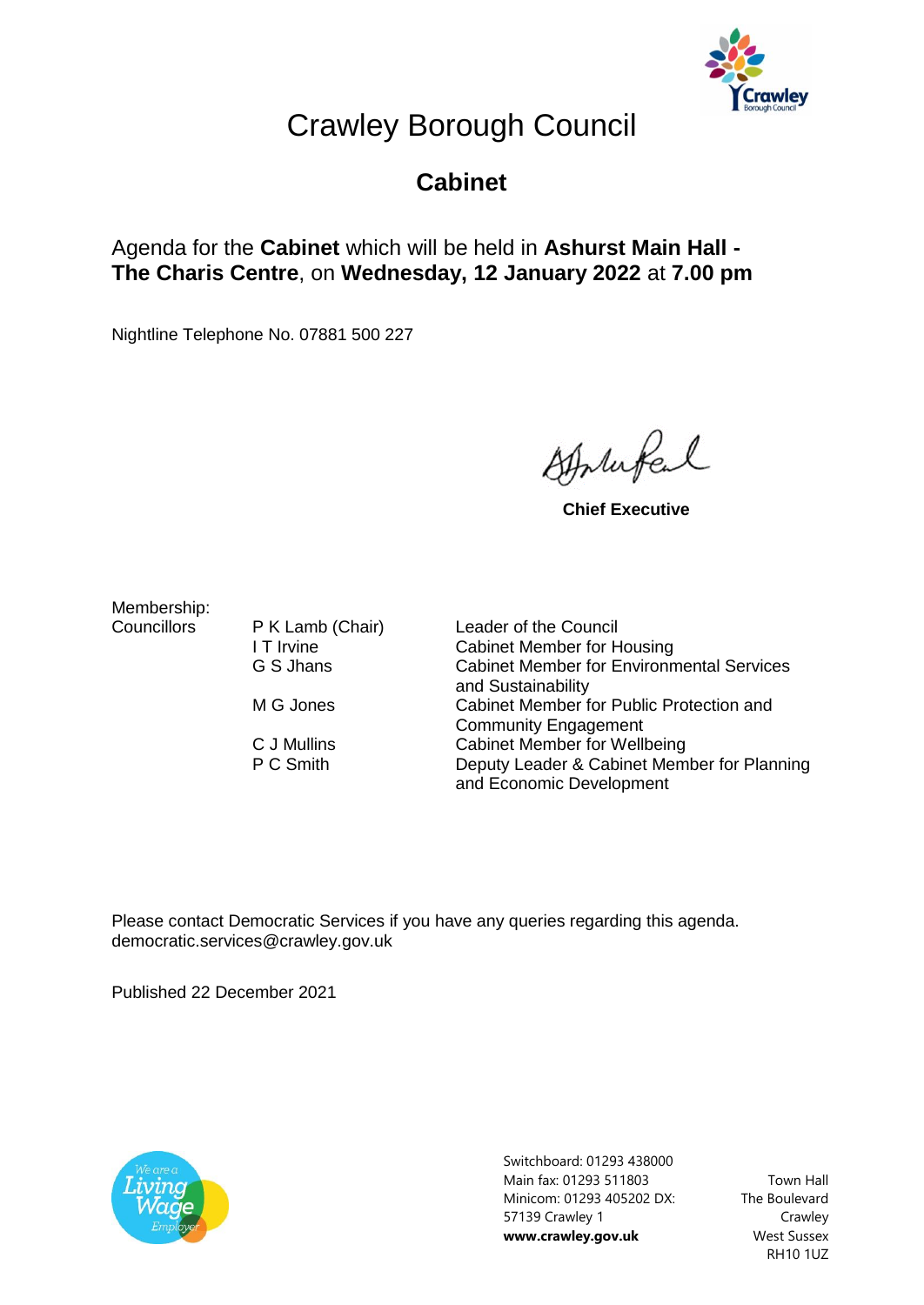**The order of business may change at the Chair's discretion**

## **Part A Business (Open to the Public)**

|    |                                                                                                                                                                                                                                                                                                                                                    | <b>Pages</b> |
|----|----------------------------------------------------------------------------------------------------------------------------------------------------------------------------------------------------------------------------------------------------------------------------------------------------------------------------------------------------|--------------|
| 1. | <b>Apologies for Absence</b>                                                                                                                                                                                                                                                                                                                       |              |
| 2. | <b>Disclosures of Interest</b>                                                                                                                                                                                                                                                                                                                     |              |
|    | In accordance with the Council's Code of Conduct, councillors are<br>reminded that it is a requirement to declare interests where<br>appropriate.                                                                                                                                                                                                  |              |
| 3. | <b>Minutes</b>                                                                                                                                                                                                                                                                                                                                     | $5 - 20$     |
|    | To approve as a correct record the minutes of the Cabinet held on<br>24 November 2021.                                                                                                                                                                                                                                                             |              |
| 4. | <b>Public Question Time</b>                                                                                                                                                                                                                                                                                                                        |              |
|    | To answer any questions asked by the public which are relevant to<br>the functions of the Cabinet.                                                                                                                                                                                                                                                 |              |
|    | Public Question Time will be concluded by the Chair when all<br>questions have been answered or on the expiry of a period of 15<br>minutes, whichever is the earlier.                                                                                                                                                                              |              |
| 5. | Matters referred to the Cabinet and Report from the Chair<br>of the Overview and Scrutiny Commission                                                                                                                                                                                                                                               |              |
|    | To consider any matters referred to the Cabinet (whether by a<br>scrutiny committee or by the Council) and those for reconsideration<br>in accordance with the provisions contained in the Scrutiny<br>Procedure Rules, the Budget Procedure Rules and the Policy<br>Framework Procedure Rules set out in Part 4 of the Council's<br>Constitution. |              |
| 6. | Information on Option 3 in relation to Petition – 'Keep your<br>dog on a lead in Tilgate Park'                                                                                                                                                                                                                                                     | $21 - 28$    |
|    | <b>Wellbeing Portfolio</b>                                                                                                                                                                                                                                                                                                                         |              |
|    | To consider report HCS/34 of the Head of Community Services,<br>which was referred to the meeting of the Overview and Scrutiny<br>Commission on 10 January 2022.                                                                                                                                                                                   |              |
|    |                                                                                                                                                                                                                                                                                                                                                    |              |